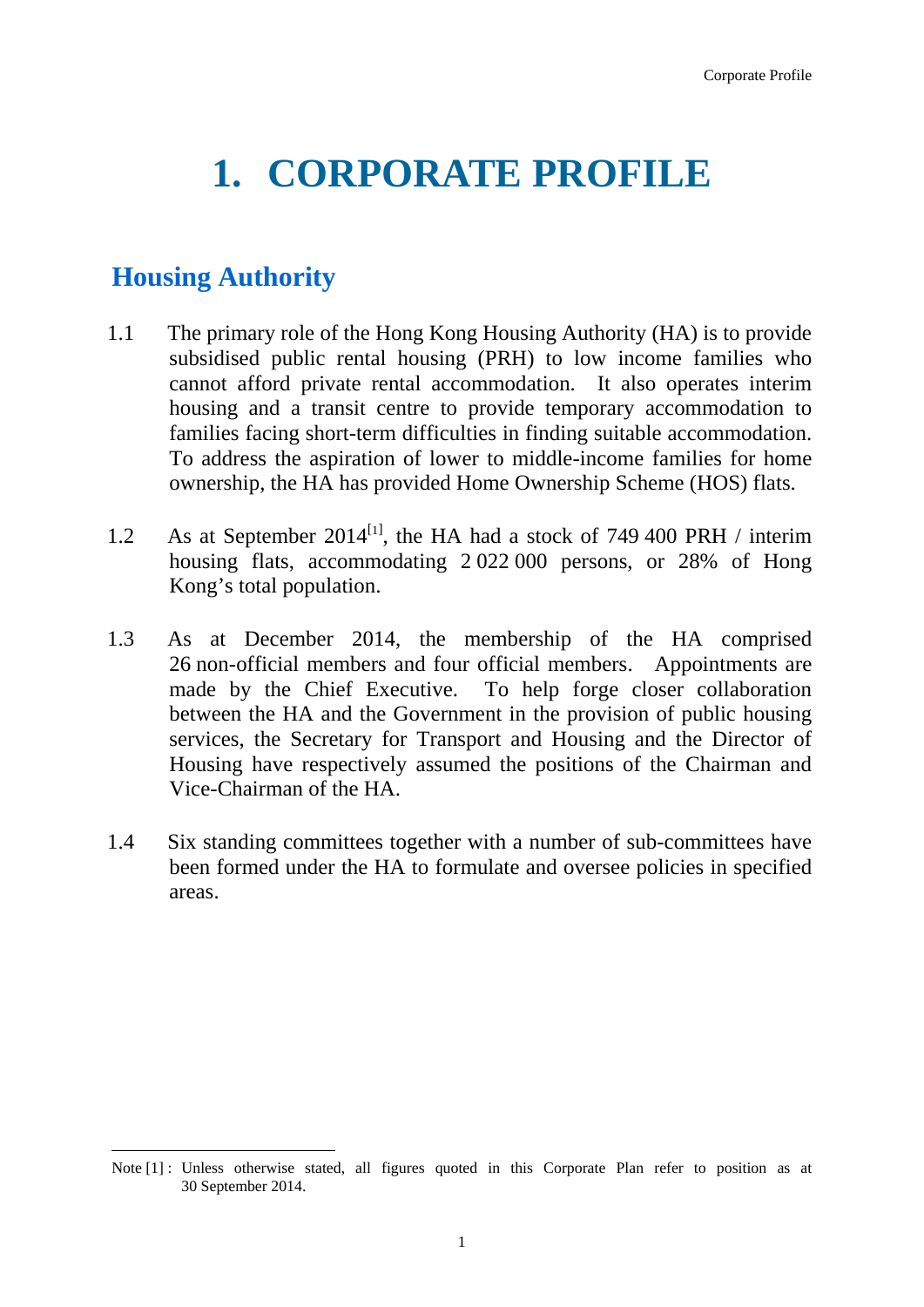## **Organization of the Housing Authority**

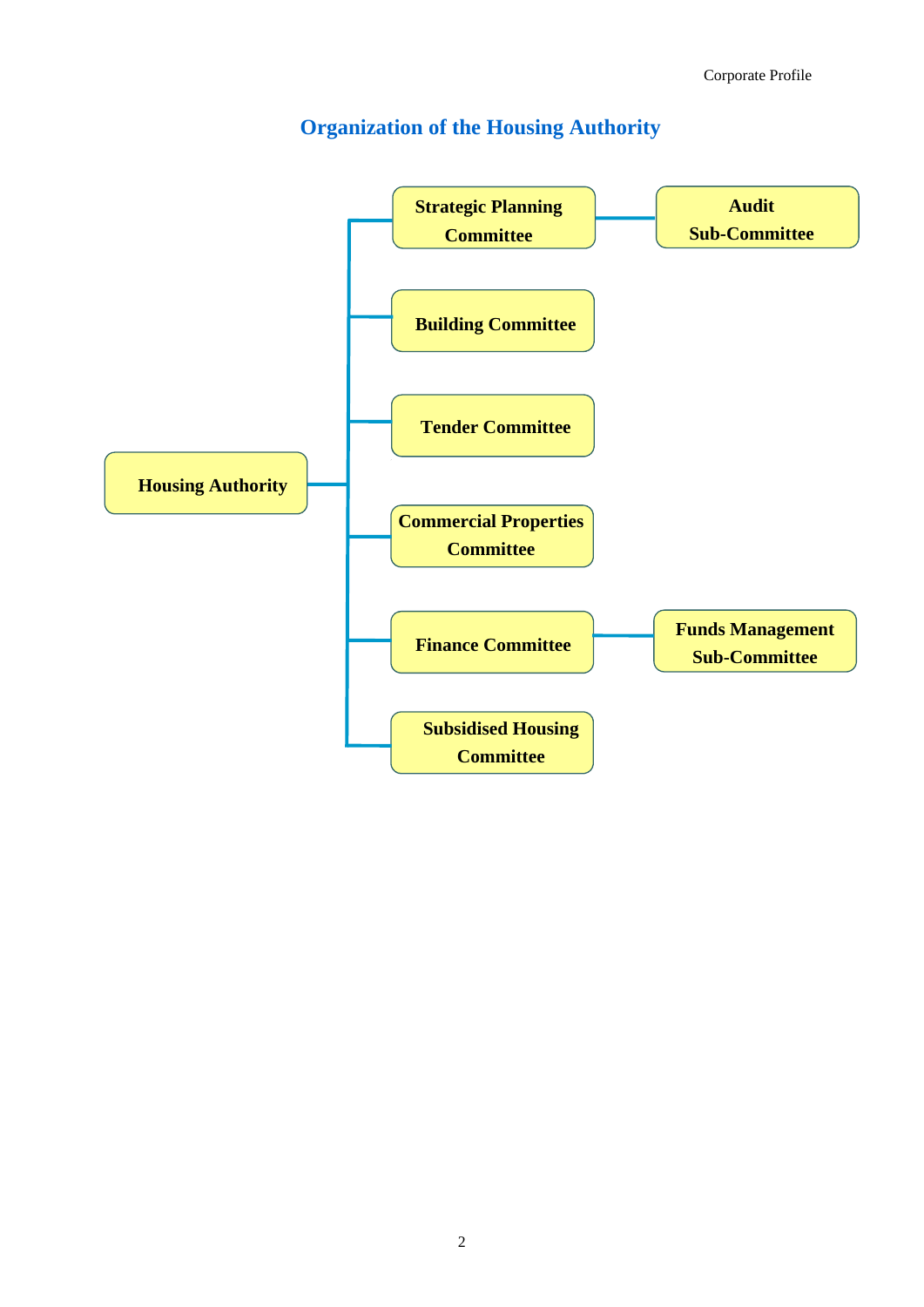## **Housing Department**

1.5 The Housing Department (HD) acts as the executive arm of the HA to implement its policies and those set by its standing committees. The HD is headed by the Permanent Secretary for Transport and Housing (Housing) who also assumes the office of the Director of Housing. He is supported by four Deputy Directors. As at 1 December 2014, the HD had a strength of 8 927 staff, of which 8 233 were civil servants and 694 were contract staff.